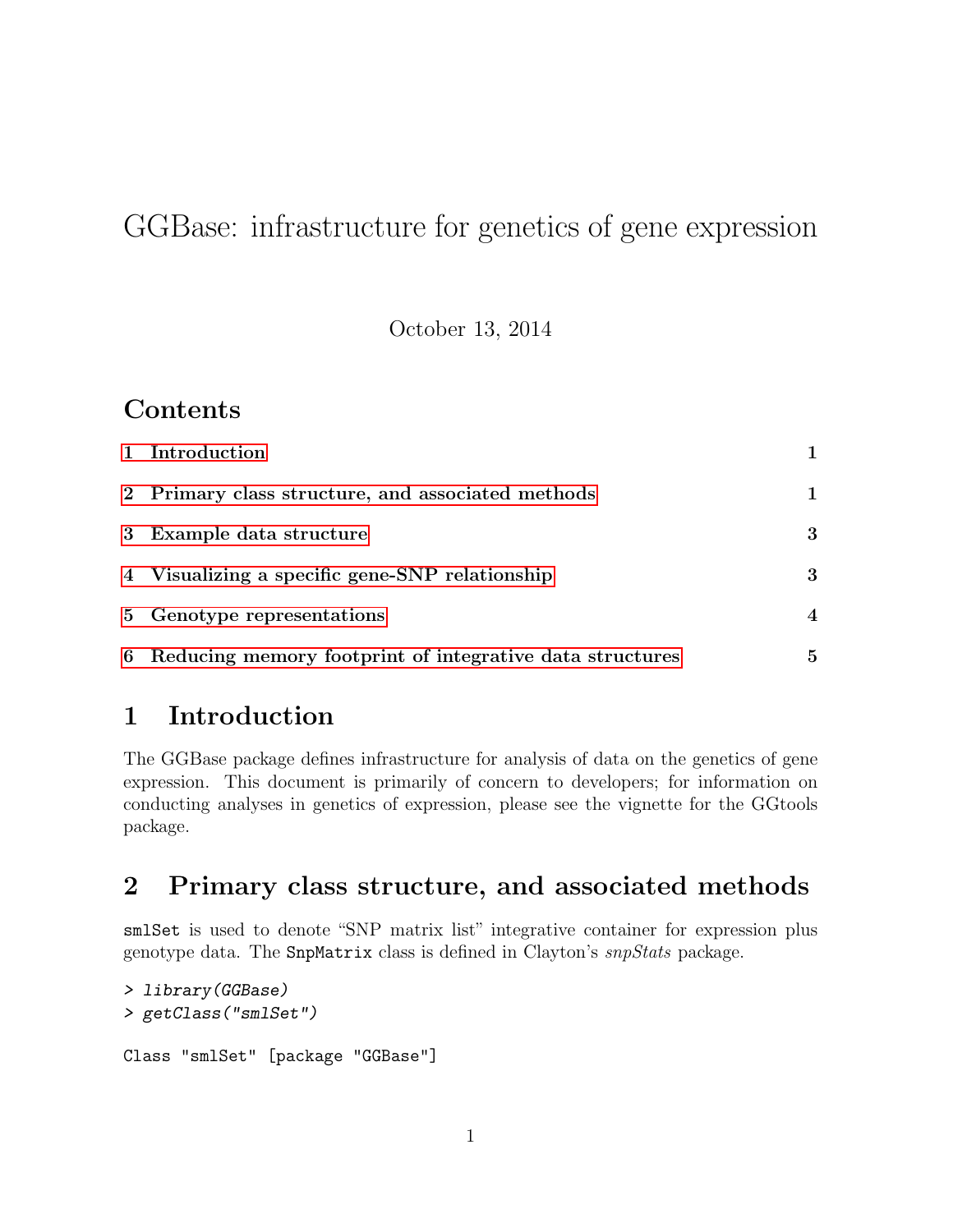Slots:

```
Name: smlEnv annotation organism
Class: environment character character
Name: assayData phenoData featureData
Class: AssayData AnnotatedDataFrame AnnotatedDataFrame
Name: experimentData protocolData .__classVersion__
Class: MIAxE AnnotatedDataFrame Versions
Extends:
Class "eSet", directly
Class "VersionedBiobase", by class "eSet", distance 2
Class "Versioned", by class "eSet", distance 3
> showMethods(class="smlSet", where="package:GGBase")
Function: [ (package base)
x="smlSet", i="ANY", j="ANY", drop="ANY"
Function: clipPCs (package GGBase)
x="smlSet", inds2drop="numeric", center="logical"
x="smlSet", inds2drop="numeric", center="missing"
Function: combine (package BiocGenerics)
x="smlSet", y="smlSet"
Function: exprs (package Biobase)
object="smlSet"
Function: nsFilter (package genefilter)
eset="smlSet"
Function: permEx (package GGBase)
sms="smlSet"
Function: plot_EvG (package GGBase)
gsym="genesym", rsid="rsid", sms="smlSet"
gsym="probeId", rsid="rsid", sms="smlSet"
Function: smList (package GGBase)
x="smlSet"
```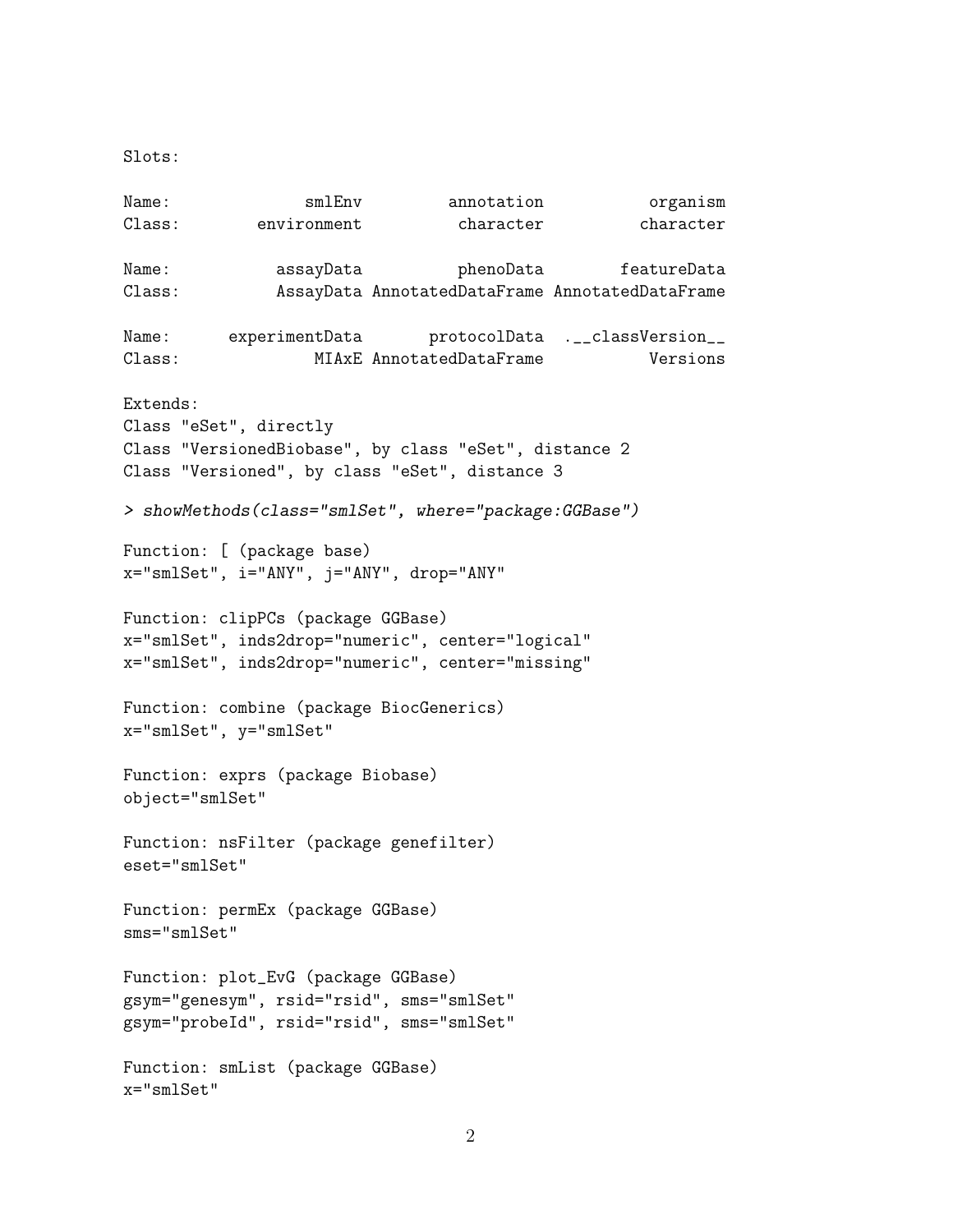Genotype data are stored in a list in the smlEnv environment to diminish copying as functions are called on the smlSet instance.

#### <span id="page-2-0"></span>3 Example data structure

Expression data were published by the Wellcome Trust GENEVAR project in 2007. Genotype data are from HapMap phase II.

```
> if ("GGtools" %in% installed.packages()[,1]) {
+ library(GGtools)
+ s20 = getSS("GGtools", "20")
+ s20
+ }
SnpMatrix-based genotype set:
number of samples: 90
number of chromosomes present: 1
annotation: illuminaHumanv1.db
Expression data dims: 47293 x 90
Total number of SNP: 119921
Phenodata: An object of class 'AnnotatedDataFrame'
  sampleNames: NA06985 NA06991 ... NA12892 (90 total)
  varLabels: famid persid ... male (7 total)
  varMetadata: labelDescription
```
# <span id="page-2-1"></span>4 Visualizing a specific gene-SNP relationship

The SNP rs6060535 was reported as an eQTL for CPNE1 by Cheung et al in a Nature paper of 2005.

```
> if (exists("s20")) {
+ plot_EvG(genesym("CPNE1"), rsid("rs6060535"), s20)
+ } else plot(1) # pdf must exist....
```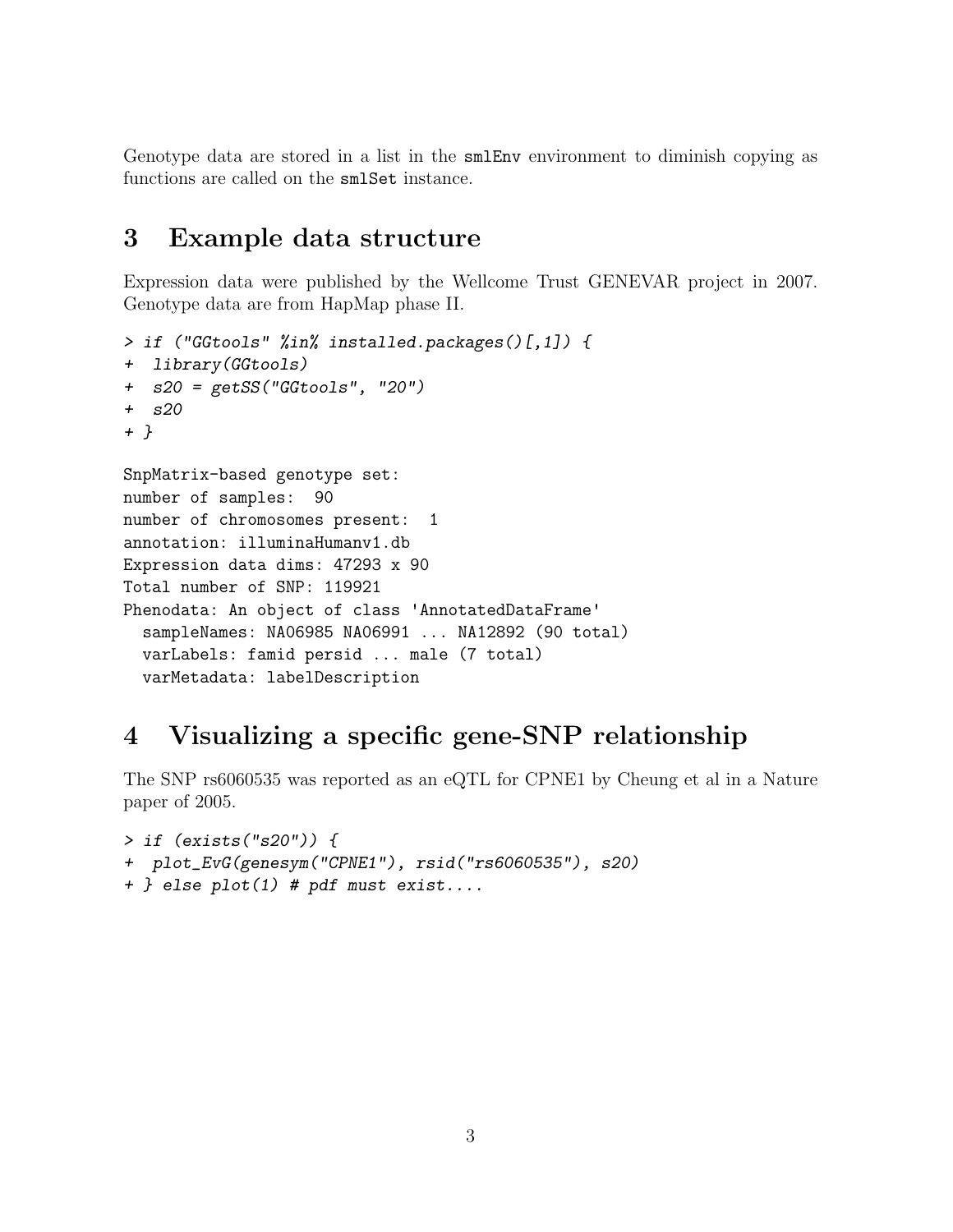

# <span id="page-3-0"></span>5 Genotype representations

The SnpMatrix class of the *snpStats* package is used to represent genotypes. Imputed genotypes and their uncertainties can be represented in this scheme, but the example does not depict this.

```
> if (exists("s20")) {
+ # raw bytes
+ as(smList(s20)[[1]], "matrix")[1:5,1:5]
+ # generic calls
+ as(smList(s20)[[1]], "character")[1:5,1:5]
+ # risk allele (alphabetically later nucleotide) counts
+ as(smList(s20)[[1]], "numeric")[1:5,1:5]
+ }
       rs4814683 rs6076506 rs6139074 rs1418258 rs7274499
NA06985 2 2 2 2 2
```